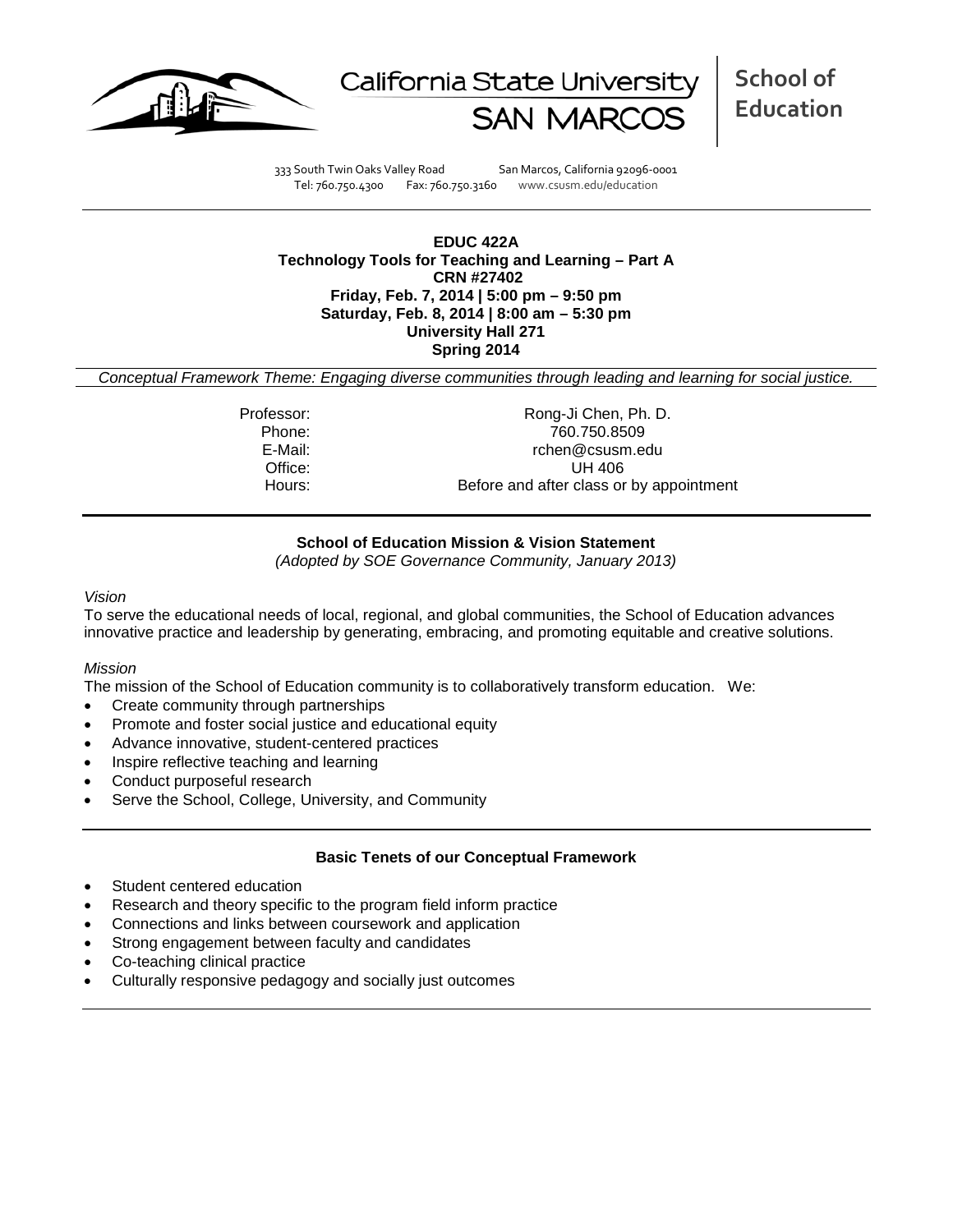## **COURSE DESCRIPTION**

Equivalent to the first third of EDUC 422. Includes the productivity and professional practice skills and concepts in using technology in the classroom. Topics include educational uses of word processing, databases, and spreadsheets. *May not be taken for credit by students who have received credit for EDUC 422 and E494J.*

The EDUC 422 course prepares teacher candidates to apply specific educational technology-based applications in methods courses for implementation in teaching and learning with students as well as to their own professional growth. When entering the teacher education program, School of Education faculty assume teacher candidates have competency in the applications covered in this course, and, therefore, will make assignments requiring teacher candidates to apply these skills.

## **Course Prerequisites**

Students need to have basic computing knowledge and skills such as word processing, file and folder organization and storage, and e-mail and the Internet, It is recommended that students complete a fundamental computer literacy course with a grade B or higher in the last 12 months.

## **Course Objectives**

Teacher candidates will demonstrate competency in:

- Meeting the National Educational Technology Standards for Teachers (NETS•T) outlined below at a basic level of proficiency;
- Using a variety of educational technology tools that are applied in teaching and learning within the credential program and used in public school settings.

### **Required Supplies**

There is no required text for this course. Instead, you will need the following:

- ISTE online student membership.
- File storage: Cloud storage or a mass storage device, e.g., USB flash drive (8 GB or larger)

It is not necessary to purchase the educational software, as many of the specific software titles are available on the Web in demo-version and/or available on campus.

### **Recommended Text (optional)**

Solomon, G., & Schrum, L. (2010). *Web 2.0 how-to for educators*. Washington, DC: International Society for Technology in Education.

## **STUDENT LEARNING OUTCOMES**

### **Teacher Performance Expectation (TPE) Competencies**

This course is designed to help teachers seeking a California teaching credential to develop the skills, knowledge, and attitudes necessary to assist schools and district in implementing effective programs for all students. The successful candidate will be able to merge theory and practice in order to realize a comprehensive and extensive educational program for all students. You will be required to formally address TPE 14: CSUSM Educational Technology (based on ISTE NETS•T: see below)

The following TPEs are also addressed in this course:

- TPE 4 Making Content Accessible (NETS•T I and II)
- TPE 5 Student Engagement (NETS•T I and II)
- TPE 6 Developmentally Appropriate Teaching Practices (NETS•T I and II)
- TPE 7 Teaching English Language Learners (NETS•T II and IV)
- TPE 12 Professional, Legal, and Ethical Obligations (NETS•T IV)
- TPE 13 Professional Growth (NETS•T V)

The course also addresses Special Education Standards by California Commission on Teacher Credentialing:

- Multiple and Single Subject Program Standard 13: Preparation to Teach Special Populations (Students with Special Needs) in the General Education Classroom
- Preliminary Education Specialist Program Design Standard 6: Using Educational and Assistive **Technology**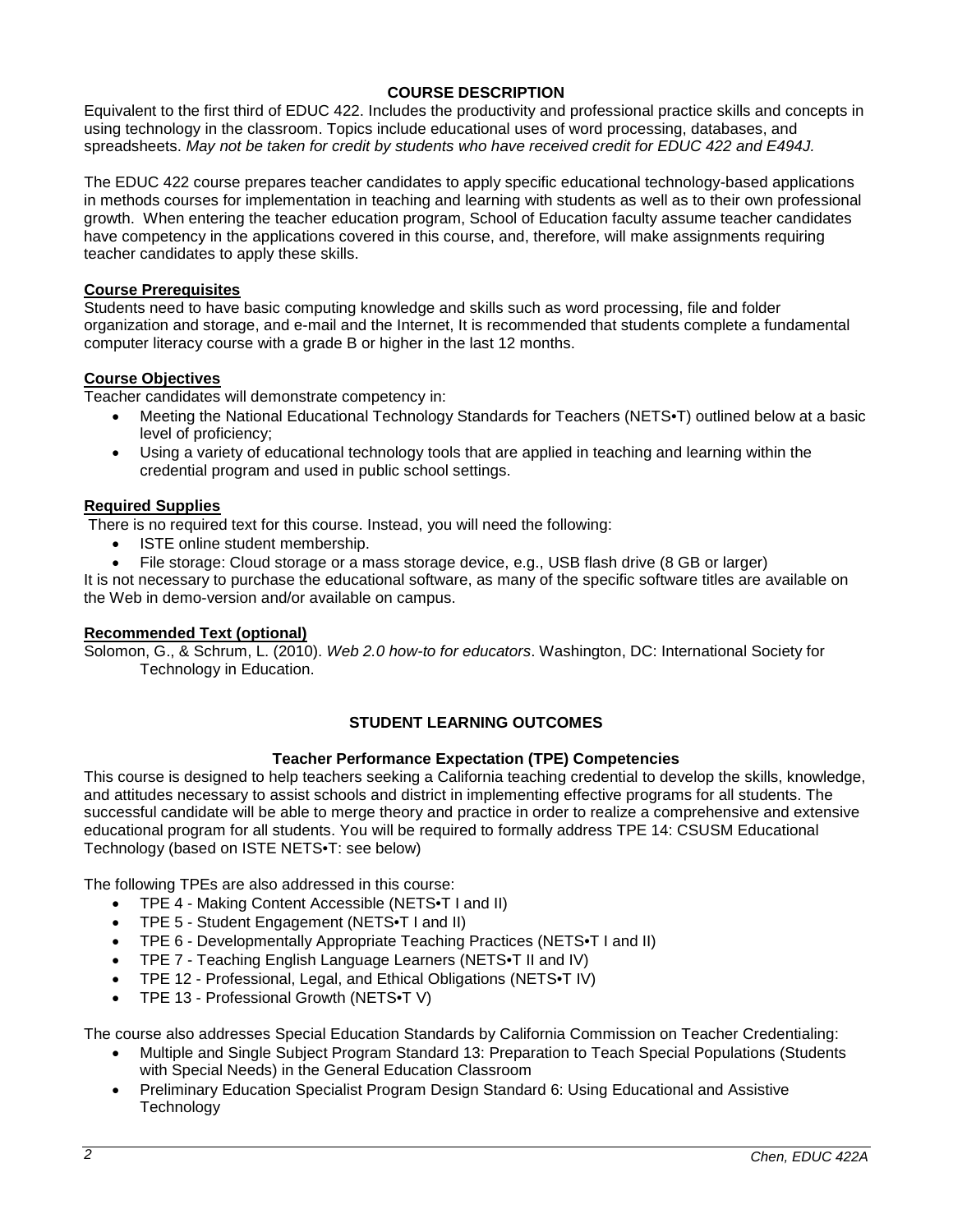## **ISTE National Educational Technology Standards (NETS•T) and Performance Indicators for Teachers**

Effective teachers model and apply the National Educational Technology Standards for Students (NETS•S) as they design, implement, and assess learning experiences to engage students and improve learning; enrich professional practice; and provide positive models for students, colleagues, and the community. All teachers should meet the following standards and performance indicators. Teachers:

## **I. Facilitate and Inspire Student Learning and Creativity**

Teachers use their knowledge of subject matter, teaching and learning, and technology to facilitate experiences that advance student learning, creativity, and innovation in both face-to-face and virtual environments. Teachers:

- **a.** promote, support, and model creative and innovative thinking and inventiveness
- **b.** engage students in exploring real-world issues and solving authentic problems using digital tools and resources
- **c.** promote student reflection using collaborative tools to reveal and clarify students' conceptual understanding and thinking, planning, and creative processes
- **d.** model collaborative knowledge construction by engaging in learning with students, colleagues, and others in face-to-face and virtual environments

## **II. Design and Develop Digital-Age Learning Experiences and Assessments**

Teachers design, develop, and evaluate authentic learning experiences and assessments incorporating contemporary tools and resources to maximize content learning in context and to develop the knowledge, skills, and attitudes identified in the NETS•S. Teachers:

- **a.** design or adapt relevant learning experiences that incorporate digital tools and resources to promote student learning and creativity
- **b.** develop technology-enriched learning environments that enable all students to pursue their individual curiosities and become active participants in setting their own educational goals, managing their own learning, and assessing their own progress
- **c.** customize and personalize learning activities to address students' diverse learning styles, working strategies, and abilities using digital tools and resources
- **d.** provide students with multiple and varied formative and summative assessments aligned with content and technology standards and use resulting data to inform learning and teaching

### **III. Model Digital-Age Work and Learning**

Teachers exhibit knowledge, skills, and work processes representative of an innovative professional in a global and digital society. Teachers:

- **a.** demonstrate fluency in technology systems and the transfer of current knowledge to new technologies and situations
- **b.** collaborate with students, peers, parents, and community members using digital tools and resources to support student success and innovation
- **c.** communicate relevant information and ideas effectively to students, parents, and peers using a variety of digital-age media and formats
- **d.** model and facilitate effective use of current and emerging digital tools to locate, analyze, evaluate, and use information resources to support research and learning

### **IV. Promote and Model Digital Citizenship and Responsibility**

Teachers understand local and global societal issues and responsibilities in an evolving digital culture and exhibit legal and ethical behavior in their professional practices. Teachers:

- **a.** advocate, model, and teach safe, legal, and ethical use of digital information and technology, including respect for copyright, intellectual property, and the appropriate documentation of sources
- **b.** address the diverse needs of all learners by using learner-centered strategies and providing equitable access to appropriate digital tools and resources
- **c.** promote and model digital etiquette and responsible social interactions related to the use of technology and information
- **d.** develop and model cultural understanding and global awareness by engaging with colleagues and students of other cultures using digital-age communication and collaboration tools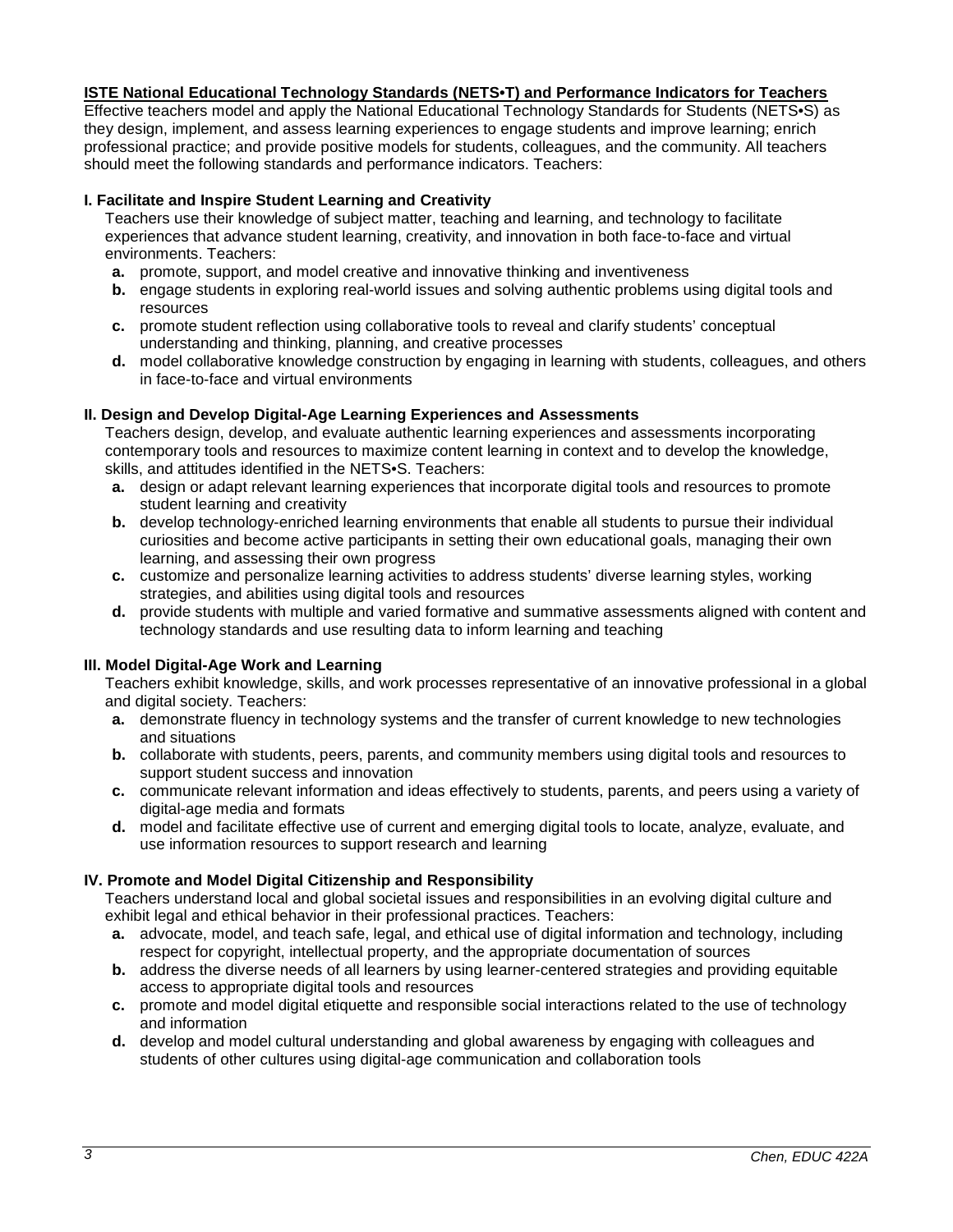## **V. Engage in Professional Growth and Leadership**

Teachers continuously improve their professional practice, model lifelong learning, and exhibit leadership in their school and professional community by promoting and demonstrating the effective use of digital tools and resources. Teachers:

- **a.** participate in local and global learning communities to explore creative applications of technology to improve student learning
- **b.** exhibit leadership by demonstrating a vision of technology infusion, participating in shared decision making and community building, and developing the leadership and technology skills of others
- **c.** evaluate and reflect on current research and professional practice on a regular basis to make effective use of existing and emerging digital tools and resources in support of student learning
- **d.** contribute to the effectiveness, vitality, and self-renewal of the teaching profession and of their school and community

*ISTE (International Society for Technology in Education), 2008* [\(http://www.iste.org/docs/pdfs/nets-t](http://www.iste.org/docs/pdfs/nets-t-standards.pdf)[standards.pdf\)](http://www.iste.org/docs/pdfs/nets-t-standards.pdf)

## **GENERAL CONSIDERATIONS**

## **Professional Dispositions**

The California State University San Marcos School of Education fosters the development of the following professional dispositions among our students:

- *Social Justice and Equity*: Candidates appreciate the languages, communities, and experiences learners bring to the classroom. Candidates advocate for and support marginalized communities and individuals.
- *Collaboration*: Candidates learn and practice the skills of collaboration in their coursework and use them in their professional interactions with students, colleagues, parents, caregivers and those in the wider community.
- *Critical Thinking*: Candidates analyze various professional contexts, resulting in more informed decisionmaking about professional practice.
- *Professional Ethics*: Candidates learn to make and act on well-reasoned, principled judgments.
- *Reflective Teaching and Learning*: Candidates critically review their professional practice and the impact it has on student success.
- *Life-Long Learning*: Candidates are committed to actively seeking new knowledge, skills and experiences throughout their career.

(adopted by the COE Governance Community on January 19, 2007)

### **School of Education Attendance Policy**

Due to the dynamic and interactive nature of courses in the School of Education, all candidates are expected to attend all classes and participate actively. At a minimum, candidates must attend more than 80% of class time, or s/he may not receive a passing grade for the course at the discretion of the instructor. Individual instructors may adopt more stringent attendance requirements. Should the candidate have extenuating circumstances, s/he should contact the instructor as soon as possible. *(Adopted by the COE Governance Community, December, 1997).*

Teacher education is a professional preparation program. We practice positive professional dispositions. In addition, there will be discussion in each session. Active participation is important for the collective learning of the class members.

Accordingly, if more than 3 hours of class time (including online modules) are missed, a student cannot receive higher than a C+. Excessive tardiness will also result in loss of attendance/participation points. Notifying the instructor does not constitute an excuse. If extraordinary circumstances occur, please make an appointment with the instructor. Remember that communication is the key to success.

In addition to attending course sessions, students may need to use campus resources for some assignments. All students must plan times they can work in labs on campus. Students are required to check campus resources and availability of labs. Mac computers are available in ACD 202, ACD 211, UH 271, UH 273, and SCI2 306 in addition to other locations such as the library 2<sup>nd</sup> floor. Students are required to use campus issued-email accounts and check email and the class Cougar Course (Moodle) site at least two times per week to communicate with instructor and peers.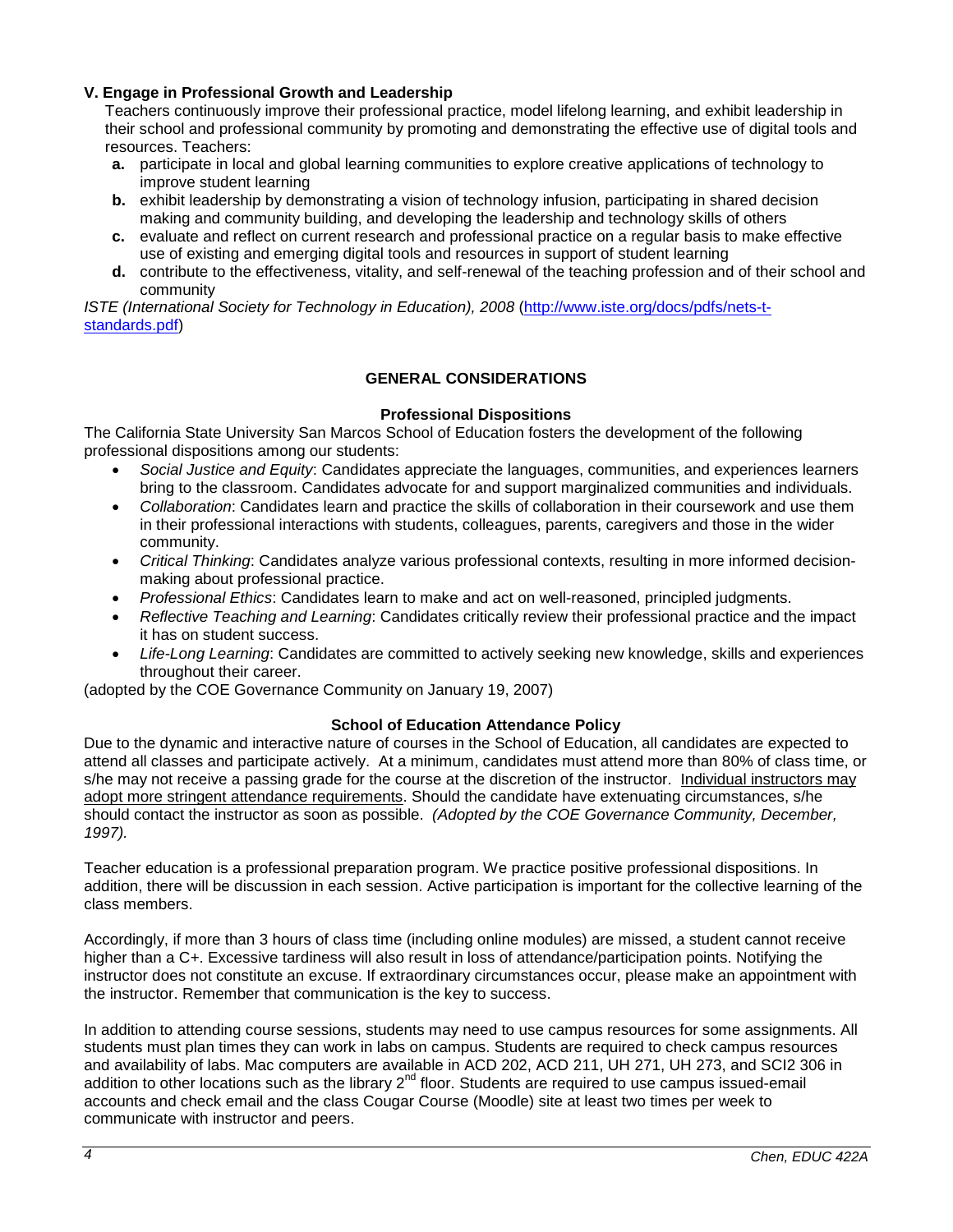### **Students with Disabilities Requiring Reasonable Accommodations**

Candidates with disabilities who require reasonable accommodations must be approved for services by providing appropriate and recent documentation to the Office of Disable Student Services (DSS). This office is located in Craven Hall 4300, and can be contacted by phone at (760) 750-4905, or TTY (760) 750-4909. Candidates authorized by DSS to receive reasonable accommodations should meet with their instructor during office hours or, in order to ensure confidentiality, in a more private setting.

## **All University Writing Requirement**

The CSUSM writing requirement of 2500 words is met through the completion of course assignments. Therefore, all writing will be looked at for content, organization, grammar, spelling, and format.

If needed, it is suggested that you make an appointment with the Writing Center [\(http://www.csusm.edu/writing\\_center/\)](http://www.csusm.edu/writing_center/) to seek help with writing skills before submitting your written assignments.

## **CSUSM Academic Honesty Policy**

"Students will be expected to adhere to standards of academic honesty and integrity, as outlined in the Student Academic Honesty Policy. All written work and oral presentation assignments must be original work. All ideas/materials that are borrowed from other sources must have appropriate references to the original sources. Any quoted material should give credit to the source and be punctuated with quotation marks.

Students are responsible for honest completion of their work including examinations. There will be no tolerance for infractions. If you believe there has been an infraction by someone in the class, please bring it to the instructor's attention. The instructor reserves the right to discipline any student for academic dishonesty in accordance with the general rules and regulations of the university. Disciplinary action may include the lowering of grades and/or the assignment of a failing grade for an exam, assignment, or the class as a whole."

Incidents of Academic Dishonesty will be reported to the Dean of Students. Sanctions at the University level may include suspension or expulsion from the University.

### **Plagiarism:**

As an educator, it is expected that each candidate will do his/her own work, and contribute equally to group projects and processes. Plagiarism or cheating is unacceptable under any circumstances. If you are in doubt about whether your work is paraphrased or plagiarized see the Plagiarism Prevention for Students website [http://library.csusm.edu/plagiarism/index.html.](http://library.csusm.edu/plagiarism/index.html) If there are questions about academic honesty, please consult the University catalog.

### **Use of Technology**

Candidates are expected to demonstrate competency in the use of various forms of technology (i.e. word processing, electronic mail, Moodle, use of the Internet, and/or multimedia presentations). Specific requirements for course assignments with regard to technology are at the discretion of the instructor. Keep a digital copy of all assignments for use in your teaching portfolio. All assignments will be submitted online, and some will be submitted in hard copy as well. Details will be given in class.

### **Electronic Communication Protocol**

Electronic correspondence is a part of your professional interactions. If you need to contact the instructor, e-mail is often the easiest way to do so. It is my intention to respond to all received e-mails in a timely manner. Please be reminded that e-mail and on-line discussions are a very specific form of communication, with their own nuances and etiquette. For instance, electronic messages sent in all upper case (or lower case) letters, major typos, or slang, often communicate more than the sender originally intended. With that said, please be mindful of all e-mail and on-line discussion messages you send to your colleagues, to faculty members in the School of Education, or to persons within the greater educational community. All electronic messages should be crafted with professionalism and care.

Things to consider:

- Would I say in person what this electronic message specifically says?
- How could this message be misconstrued?
- Does this message represent my highest self?
- Am I sending this electronic message to avoid a face-to-face conversation?

In addition, if there is ever a concern with an electronic message sent to you, please talk with the author in person in order to correct any confusion.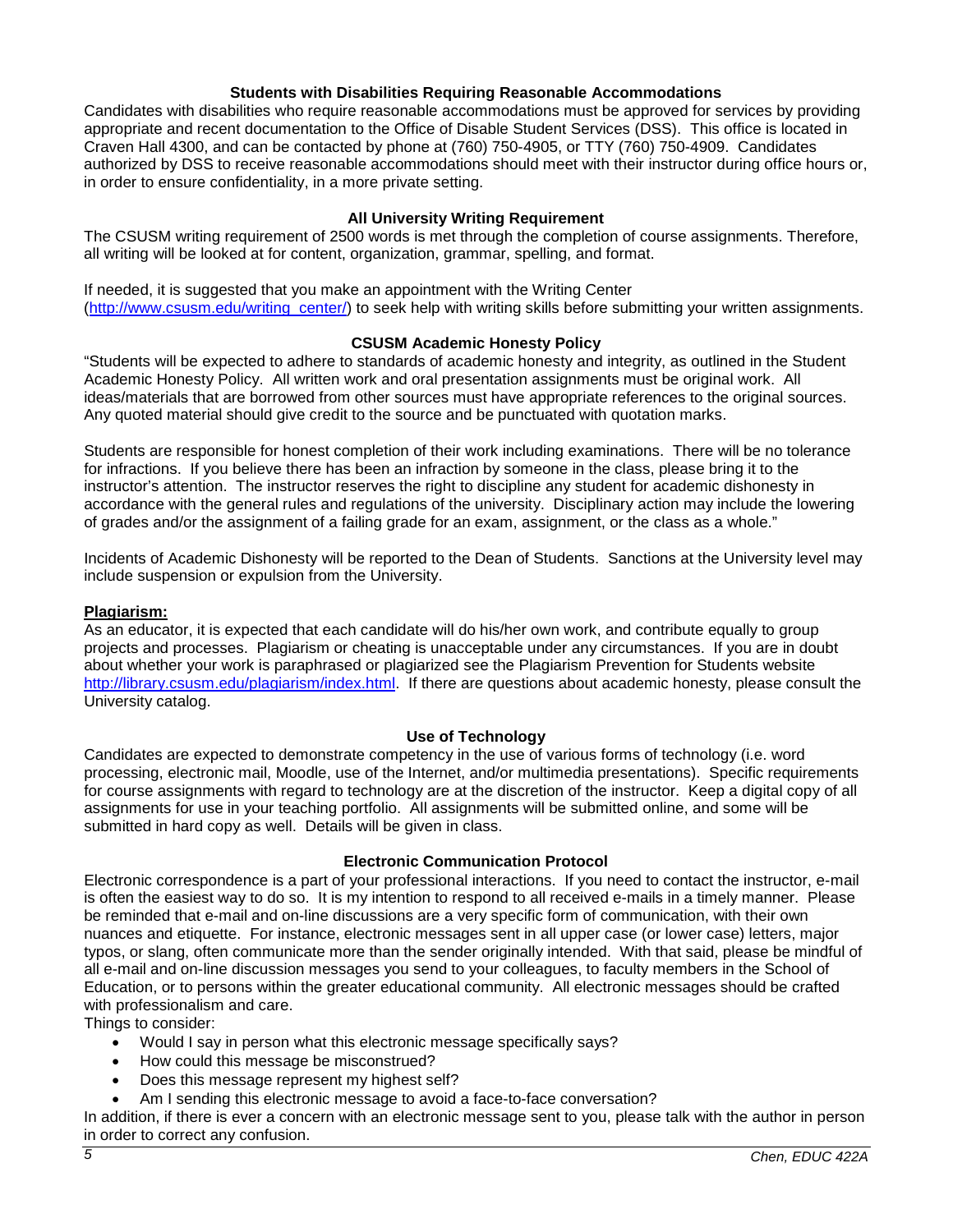## **ASSIGNMENTS | REQUIREMENTS | GRADING STANDARDS**

# **Part I. Assignments**

| <b>Assignment</b>                                                                                                                                                                                                                  | <b>Description</b>                                                         | <b>Pts</b> | <b>Due</b>    |  |
|------------------------------------------------------------------------------------------------------------------------------------------------------------------------------------------------------------------------------------|----------------------------------------------------------------------------|------------|---------------|--|
| Introduction                                                                                                                                                                                                                       | Post a self-introduction on the class discussion forum. Respond to peers'  | 10         | intro 2/12,   |  |
|                                                                                                                                                                                                                                    | postings. This is for community building.                                  |            | comments      |  |
|                                                                                                                                                                                                                                    |                                                                            |            | 2/15          |  |
| Reading                                                                                                                                                                                                                            | Reflect on course readings related to NETS and current issues in           | 20         | entries 2/15, |  |
| reflections &                                                                                                                                                                                                                      | educational technology; maintain professional blogs, contribute to online  |            | comments      |  |
| comments                                                                                                                                                                                                                           | discussions, and apply Netiquette in the process.                          |            | 2/22          |  |
| <b>Digital</b>                                                                                                                                                                                                                     | Students explore issues concerning identity safety, cyber bullying, cyber  | 15         | 2/22          |  |
| citizenship                                                                                                                                                                                                                        | predators, piracy, copyright, fair use, and plagiarism. They will become   |            |               |  |
|                                                                                                                                                                                                                                    | knowledgeable about digital citizenship featured in NETS.T.                |            |               |  |
| Information                                                                                                                                                                                                                        | Students organize and manage online resources for projects and share       | 15         | 2/22          |  |
| literacy & Diigo                                                                                                                                                                                                                   | with others by means of Diigo social bookmarks. The assignment             |            |               |  |
|                                                                                                                                                                                                                                    | requires critical evaluation of educational web sites.                     |            |               |  |
| Prezi                                                                                                                                                                                                                              | Students create a cloud-based presentation on an educational topic,        | 15         | 3/1           |  |
|                                                                                                                                                                                                                                    | incorporating text, images, videos, & other media on a Prezi canvas.       |            |               |  |
| Google Drive                                                                                                                                                                                                                       | Students use tools on Google Drive and collaborate on projects. Each       | 15         | 3/1           |  |
| Collaboration                                                                                                                                                                                                                      | group will also share their learning with the whole class by means of oral |            |               |  |
|                                                                                                                                                                                                                                    | presentation and posting artifacts and resources.                          |            |               |  |
| $\mathcal{L}$ , and the second contract and the second contract of the second contract of the second contract of the second contract of the second contract of the second contract of the second contract of the second contract o |                                                                            |            |               |  |

Assignments subtotal 90 points + Attendance & professional dispositions 10 points = 100 points.

Detailed information is provided on Cougar Courses. Please note that modifications may occur at the discretion of the instructor. In addition to the assignments described above, performance assessment will be on student's cooperation and flexibility in response to unforeseen challenges and student's ability to perform tasks using a variety of technology tools.

### **Assignment Policy**

All assignments, requirements, due dates and scoring rubrics will be available through Cougar Courses. You are responsible to track your grades and progress in the course. In order to successfully complete this course, all assignments must be completed at an acceptable level noted on assignment directions and rubrics. All assignments are due by 11p.m. on the due date, unless specified otherwise. Late assignment policy: -1 one day late, -2 two days late, -3 three days late, and so on. After a week, no assignments will be accepted. If extraordinary circumstances occur, please contact the instructor.

## **Part II. Attendance & Professional Dispositions (10 points)**

See the attendance policy and professional dispositions above.

### **Course Grades**

Final grades are calculated on the standard of:

| A: 93% - 100%     | A-: 90% - 92% | B+: 87% - 89% | B: 83% - 86%  |
|-------------------|---------------|---------------|---------------|
| $B - 80\% - 82\%$ | C+: 77% - 79% | C: 73% - 76%  | C-: 70% - 72% |
| $D: 60\% - 69\%$  | F: below 60   |               |               |

Failure to complete this course with a grade of C+ or higher will prohibit a teacher candidate from entering a teaching credential program.